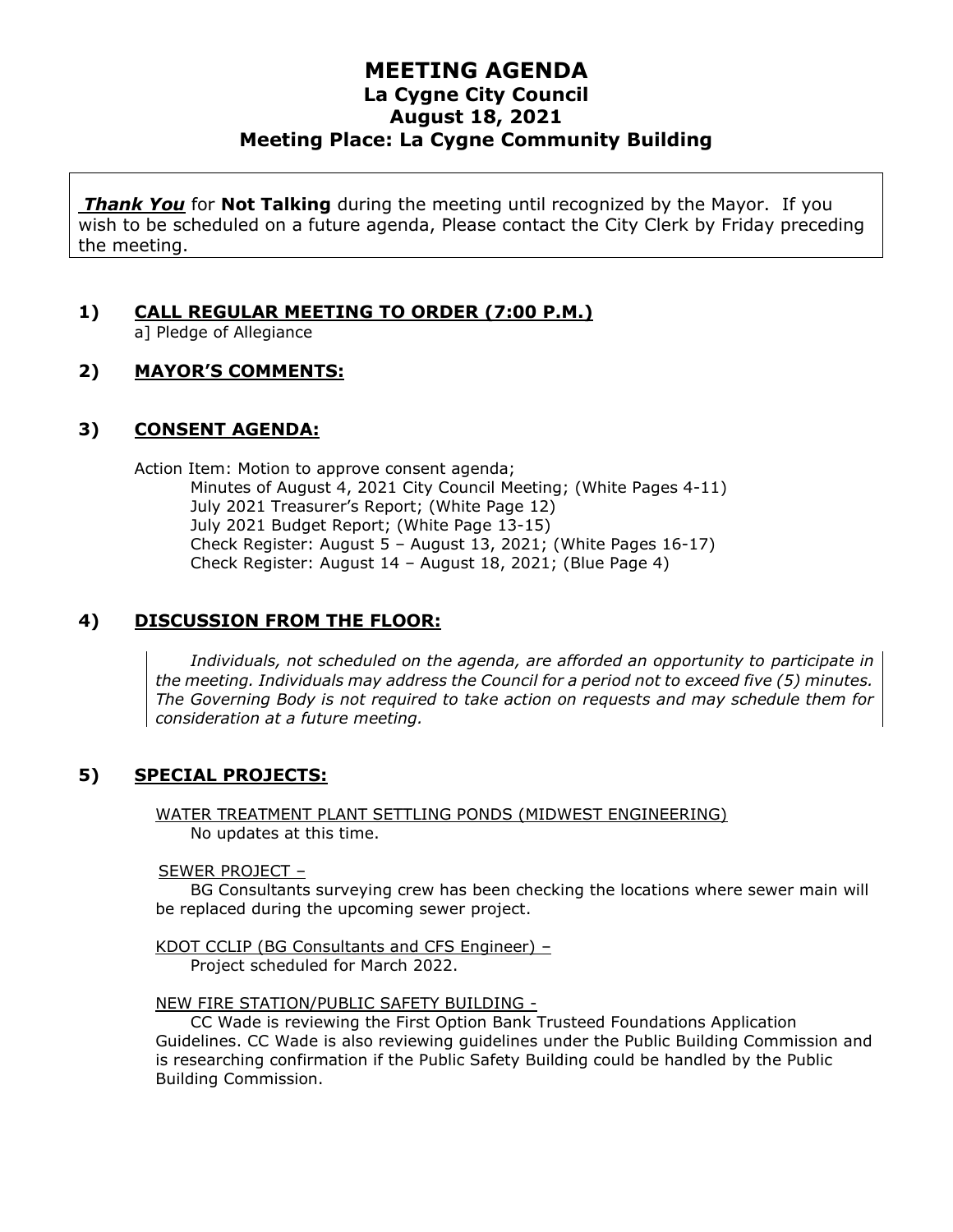# **MEETING AGENDA La Cygne City Council August 18, 2021 Meeting Place: La Cygne Community Building**

#### **6) REPORTS OF CITY OFFICERS:**

- $\checkmark$  City Attorney Burton Harding -
- $\checkmark$  Police Chief & Codes Officer Tina Fenoughty (Blue Page 5)
- $\checkmark$  Codes Officer Allison Fox
- ✓ Public Works Department Dan Nasalroad (At Table)
- $\checkmark$  Fire Chief Dan Nasalroad
- $\checkmark$  City Clerk Jodi Wade (Blue Page 6)

## **7) REPORTS OF COUNCIL COMMITTEES:**

- a] Water & Gas---------------------------------------Danny Curtis ------- Keith Stoker
- b] Street ---------------------------------------------James Thies ------- Jerome Mitzner
- $\checkmark$  Stormwater Committee, consisting of Thomas Capp and Jerome Mitzner, will review and create a draft RFP for stormwater surveying.
- c] Sewer----------------------------------------------James Thies ------- Thomas Capp
- d] Park------------------------------------------------Danny Curtis ------- Thomas Capp
- e] Cemetery------------------------------------------Danny Curtis ------- Thomas Capp
	- $\checkmark$  Draft Ordinance for Chapter XI. Public Property, Article 1. Cemetery regulations. Doris Mc Elreath, Cemetery board member, stated the members reviewed the article draft and did not have any further comments or revisions to add. They were satisfied with what they reviewed. (At the Table).
- f] Public Safety---------------------------------------Jerome Mitzner------ Keith Stoker
- g] Community Building------------------------------ Danny Curtis --------James Thies
- h] Employee Relations & Training-------------------Keith Stoker ------ Jerome Mitzner
	- ✓ Government Handbook

# **8) SPECIAL COMMITTEE REPORTS:**

- a] Emergency Management None
- b] Swanfest Committee None
- c] Planning & Zoning Unapproved minutes from the August 12, 2021 meeting.(Blue Pages 7-10)
- d] La Cygne Community Park Board –None

#### **9) UNFINISHED BUSINESS:**

#### **10) NEW BUSINESS**

a] <del>Ordinance No. \_\_\_\_\_ to amend the zoning regulations of the city of La Cygne, KS by</del> considering the rezoning request of 602 Market St, La Cygne, KS from C-1 (Restricted Commercial District) to C-2 (General Commercial District). (White pages 18)